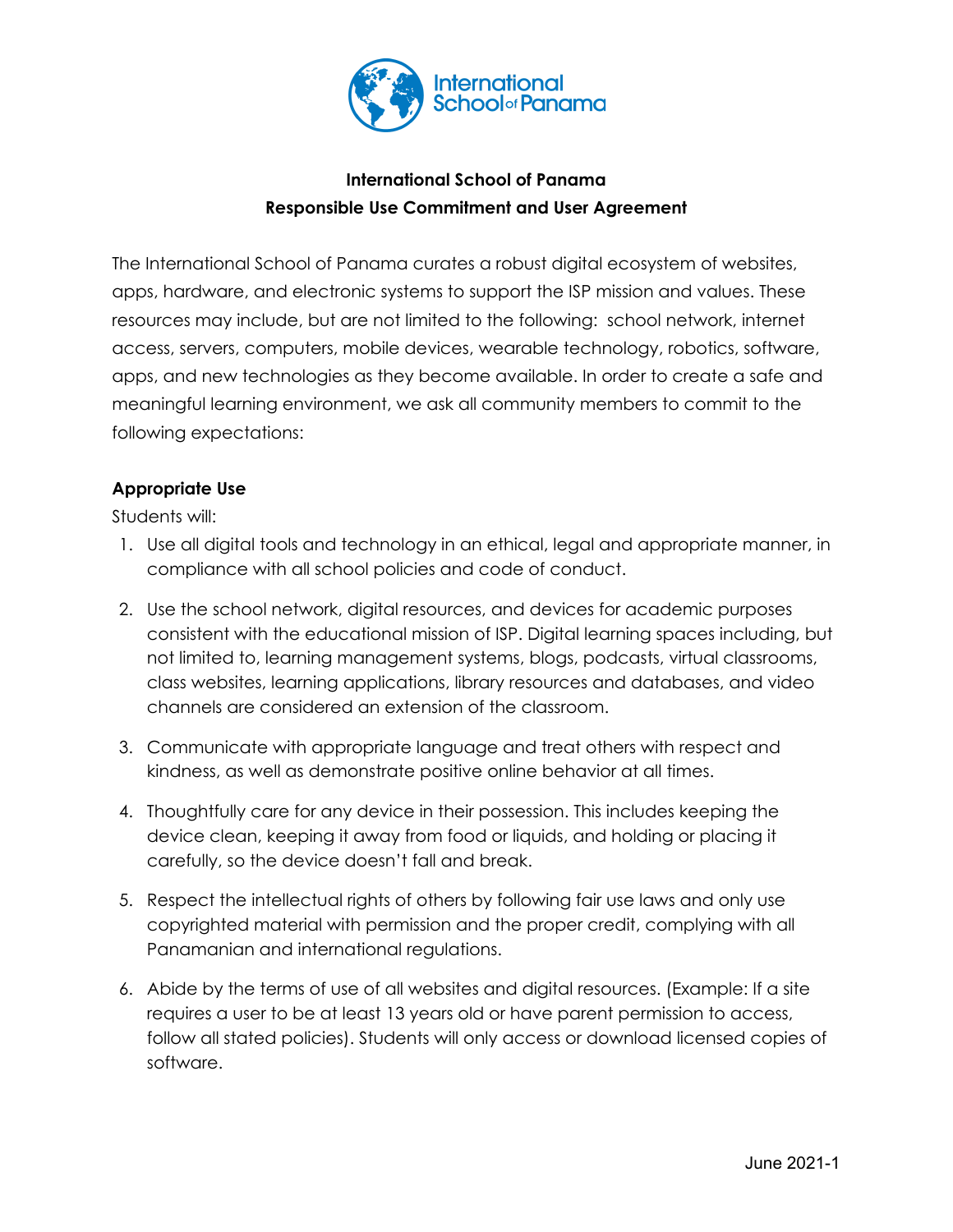

- 7. Be assigned individual online accounts to access age-appropriate websites, apps hardware, and school software. Students are responsible for maintaining the security of their accounts and must not disclose passwords to anyone other than a school administrator or parent or guardian.
- 8. Understand that all electronic communication and files and user activity on school networks, school devices or personal devices used on the school campus may be monitored for appropriate use.

# **Inappropriate Use**

There are certain behaviors that can be harmful to students, the ISP community, and network security. We expect students to refrain from these types of behaviors and practices. These include, but are not limited to:

- 1. Using digital tools or technology for illegal purposes or to harm, harass or bully others.
- 2. Sending, posting or possessing materials that are threatening, illegal, obscene, sexually explicit, damaging to another person's reputation, or which use abusive, inflammatory, vulgar or hateful language.
- 3. Disabling a device from school internet filtering or encrypting communication to avoid security and safety protocols.
- 4. Taking photos, video or audio recordings of others without consent.
- 5. Accessing or attempting to access non-authorized accounts, networks, or systems.
- 6. Sharing passwords of any school account with an unauthorized user.
- 7. Using another person's account, impersonating another user, modifying or destroying another user's files, or interfering with another user's ability to post, transmit or receive messages and files.
- 8. Divulging personal or confidential information regarding a student or staff member through electronic communication.
- 9. Violating the intellectual rights of another person, not complying with copyright and fair use laws or downloading pirated/unlicensed software or files. This includes but is not limited to sharing instructional content created by ISP teachers and coaches or reproducing textbook materials.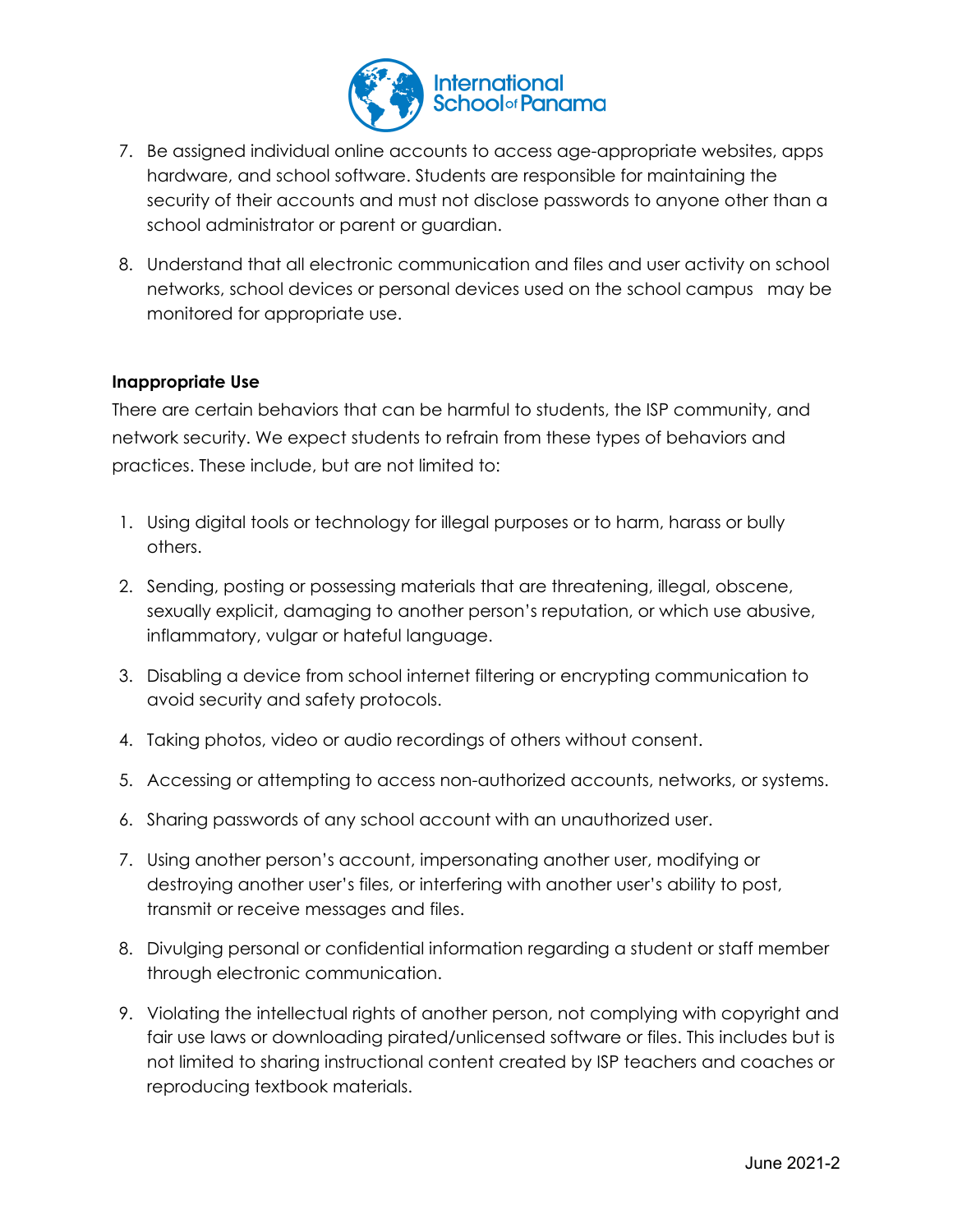

10. Using school digital or technology resources in a wasteful manner, disrupting other users, or without permission of their classroom teacher or administrator. This includes but is not limited to sharing information to access virtual classrooms, workshops, or special events.

Students who violate the responsible use commitment and user agreement may result in disciplinary action based on the ISP Family and Student handbook, including but not limited to, confiscation of the mobile device, or the loss of technology access at school.

# **Policy for Personal Devices (including BYOD)**

- 1. In grades 6-12, ISP will permit one personal tablet or laptop computer per user to access the school network for educational purposes. Students are expected to bring their device everyday, charged and ready to access their learning platforms.
- 2. Students are responsible for the safety and security of their device. ISP is not responsible for the loss, theft or damage of a personal device.
- 3. Students are responsible for the maintenance and repair of their personal device. ISP may provide basic troubleshooting advice when appropriate to assist students in accessing school learning platforms or the internet.
- 4. Elementary school students are not permitted to bring a personal device to school, unless they have special authorization from a teacher or administrator. Parents may contact the front office to communicate with their child during the school day, rather than through a personal device.
- 5. Middle school and high school students may bring their cell phone to campus, but the device must remain put away during classes, unless given express permission from the classroom teacher.
- 6. If a student uses their personal device in an inappropriate manner, the device may be confiscated and returned after school and/or only to a parent/guardian.

# **Policy for ISP-issued 1:1 iPads and other ISP-owned devices**

- 1. ISP will issue an iPad to every PreK and elementary school student for academic purposes.
- 2. iPads for PreK and elementary school students may be taken home for continued learning when assigned by the homeroom teacher and with permission of the parent or guardian.
- 3. Students will leave the protective cover on their device at all times.
- 4. School device settings and account information may not be altered by the user.